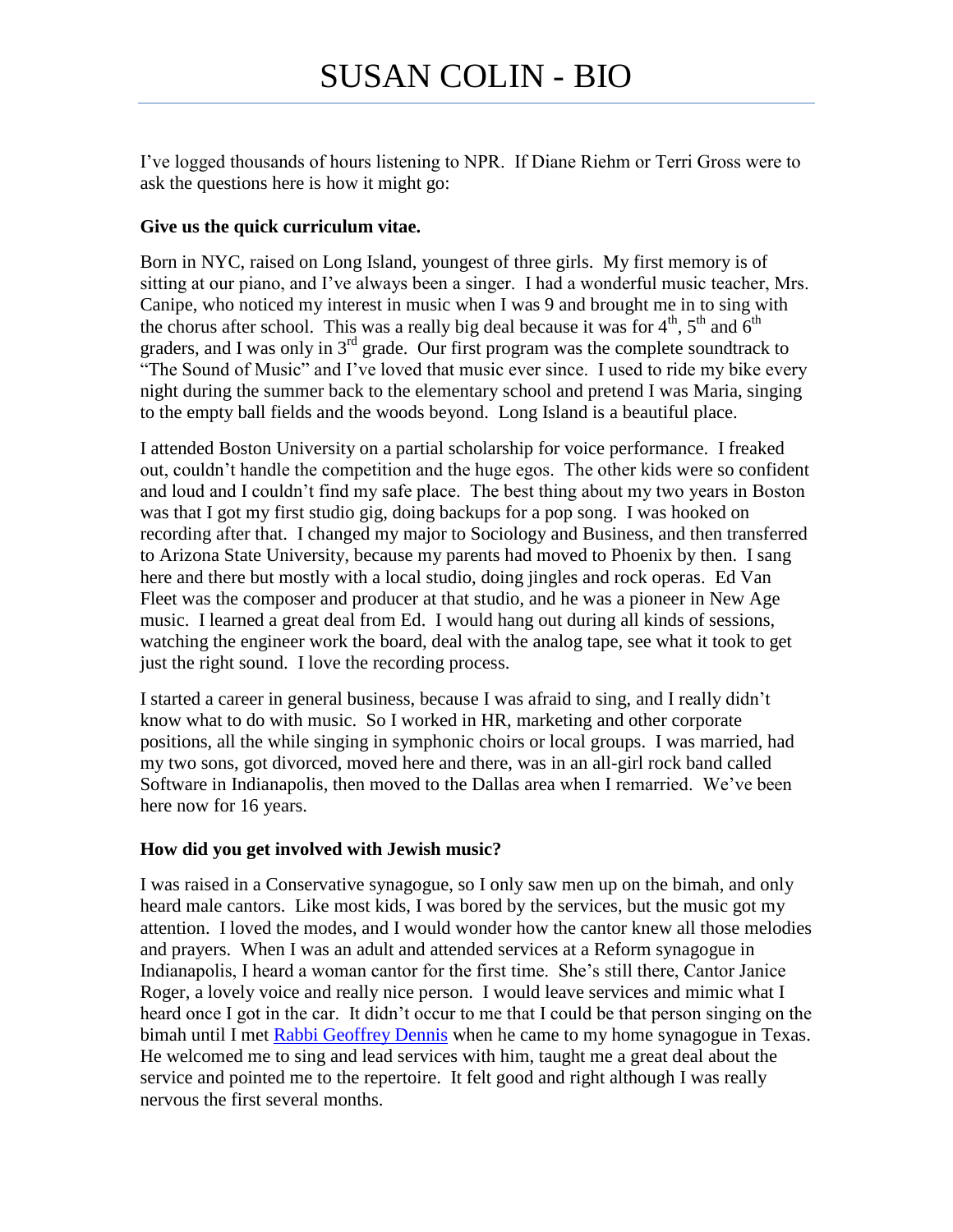# **What is like for you now? Do you still get nervous?**

I believe in the power of prayer. I don't need to know how it works, I just know that it does work. Judaism builds this into everything we do, and conveniently enough, there's a prayer we recite when we put on our tallit (prayer shawl). That's a moment for me to take a breath, ask God to help me do right by the prayers and by the people in the room, so that's it's a good experience for us all. Once I send that prayer up, I'm OK with whatever happens. My knees shake for a little bit but then my body gets on board. And I prepare thoroughly before every service. I don't ever take for granted that I know all the material. I figure you should prepare and control as much as you can because there will always be some things you can't control. And it's true, either I'll make a mistake and miss a cue or something will go wrong or someone will do something weird so you have to be equipped to deal. And there's always the song, "Hine Ma Tov." It's a folk song most Jews know, and it's a great saver if you run into a problem. One time an ambulance came during a service when someone became ill. Once they left, people were shook up and distracted. I started singing "Hine Ma Tov" while the Rabbi regrouped and everyone joined right in and we got back on track. That's the power of music.

# **Are you a cantor?**

I'm a cantorial soloist. Cantors are invested clergy who go to graduate school, spend a year in Israel, and take on a rigorous training program. For several reasons that wasn't an option for me, though I did look into it. As a cantorial soloist, I'm self-taught and selfdirected. I learn as much as I can, and as much repertoire as I can, through a number of different sources, including from mentors and colleagues, so that the synagogues who employ me to sing for them have a good experience.

### **What does a cantorial soloist do?**

I lead the music portion of the services, usually alongside a rabbi or whomever is leading the service. I also do programming, I lead worship bands and choirs, create special services, children's services, women's retreats, any number of things where music is involved.

### **How did you get into recording Jewish music?**

When I first began learning the repertoire for services, I bought whatever I could find. I wasn't impressed with the production quality of most of the recordings, and I felt it was time for some updating of this gorgeous stuff. I grew up listening to Frank Sinatra, Barbra Streisand, James Taylor and classical and Broadway music, so I was used to high production values. I hadn't recorded in a long time and it felt like the right project for me, so I teamed up with [Lee Tomboulian,](http://www.reverbnation.com/leetomboulian) a pianist and arranger, and we recorded some of my favorite songs. **Shabbat Favorites** has a variety of mostly songs that are used at a Friday night service, and **Prayer of the Heart** is more introspective, with some pieces that are used at the High Holidays.